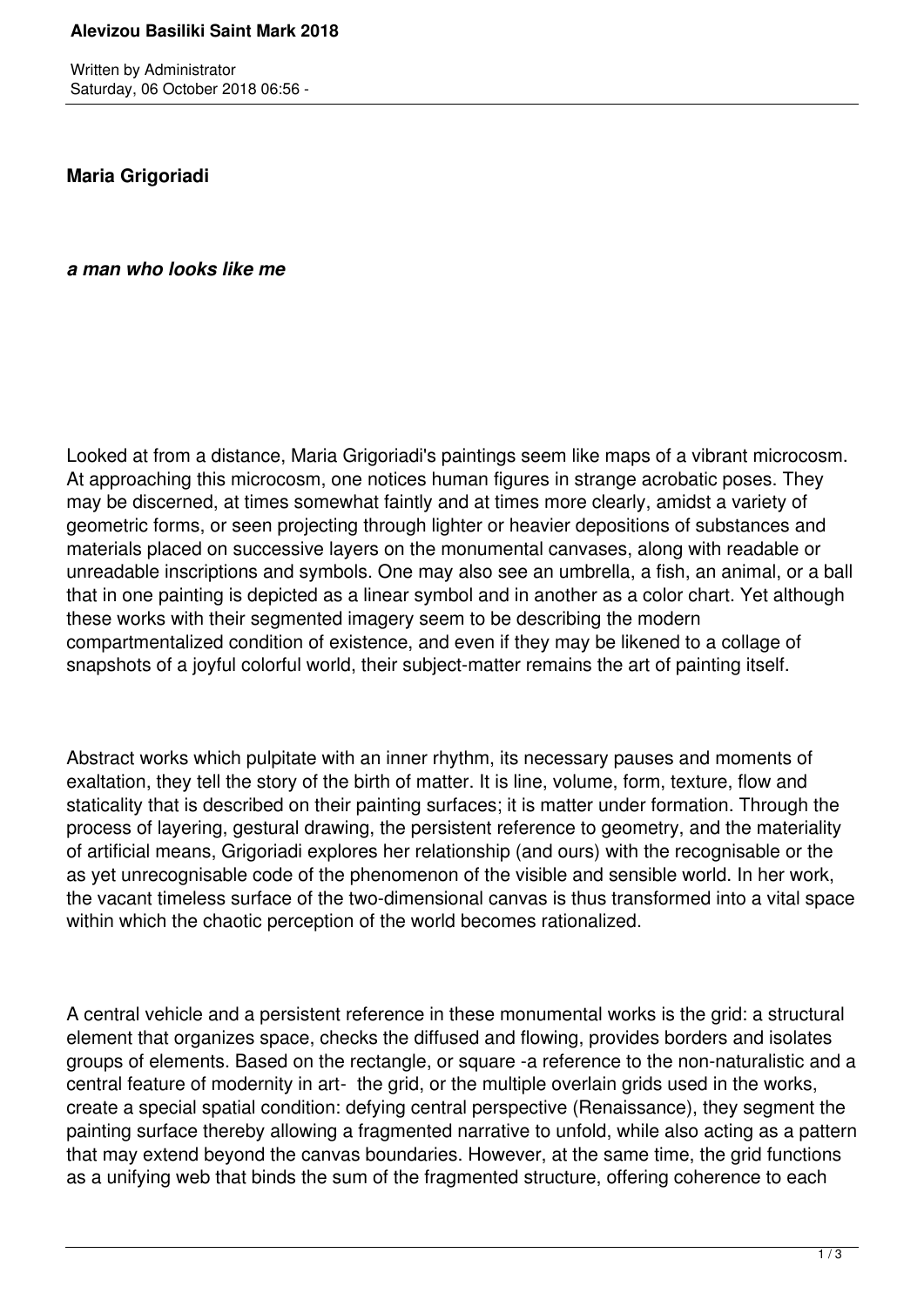## **Alevizou Basiliki Saint Mark 2018**

Written by Administrator Saturday, 06 October 2018 06:56 -

composition.

Apart from simultaneity in the fragmented narrative, (a narrative strategy that is consciously selected by the artist) the temporal aspect is also hinted at by the technique used. Utilizing a variety of substances and materials in successive layers, which create areas of opacity and density the works hint at a condition of past and present, ranging from the primeval to the modern and the up to-date.

But it is not the beginnings of the world and its creation - the cosmogonic myth with the struggle between chaos and form - that is being explored here in the paintings. At the core of Grigoriadis' painting proposal is the ability provided to her by the art of painting, (and thus to all of us, as viewers of the work of art), to analyse and comprehend the visual phenomenon of physical and material existence. Thus, persistently addressed in her work is the way vision and visual information works and how it is in turn decoded and rationalized via manual labor and the use of artificial means. This is revealed by the titles the artist selects for her works, such as "Pictures," "Look," "Gaze," "Symmetrical Chaos," "Square," "6X12". It is more descriptively analysed in the excerpts she often chooses to accompany her exhibitions with their recurring references to eyes, light and vision, as to hands and writing. In one of these excerpts, it is precisely this continuous and endless spiritual effort of man to find and understand his place in nature's everflowing state that is described, how he strives to convert this cognition into a visual code and thus transmit it:

*In that circular cell, a man who looks like me is writing in letters I cannot understand, a long poem about a man who in another circular cell is writing a poem about a man who in another circular cell...*

Denise-Chloe Alevizou

art historian